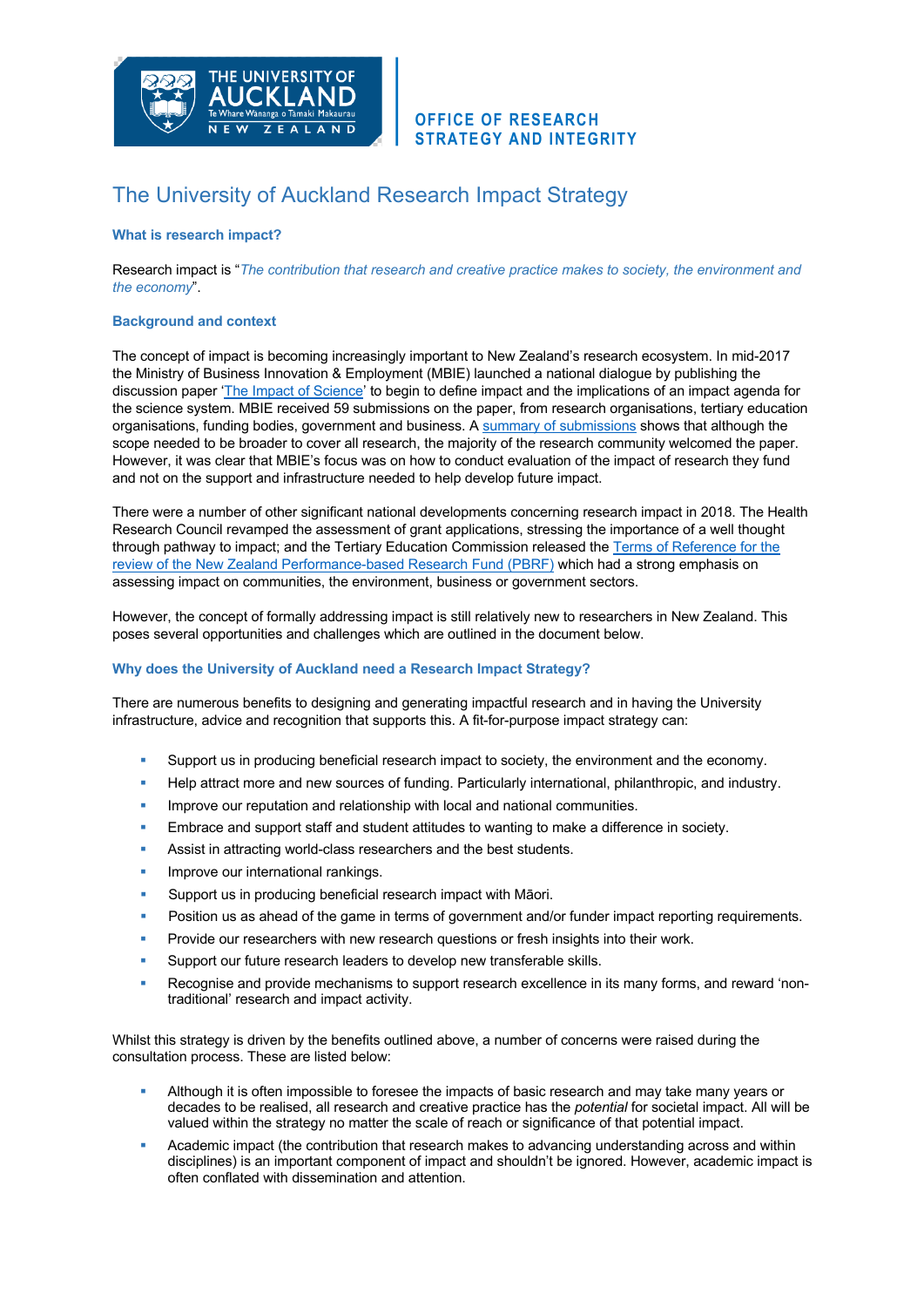- Researchers have finite capacity and impact activities often take more time, effort and require different skills than dissemination of research, therefore impact will understandably not be a priority for some and will certainly not be a requirement of all.
- Many of our researchers are already conducting impactful research but are often not recognised or rewarded for this, or their work is perceived negatively.

We may have limited control over the impact of our research, but we can at least foster an environment that increases the likelihood of impact occurring. This document outlines a University of Auckland Research Impact Strategy with the aim of enabling a positive and supportive impact culture and environment within the University. This strategy is long-term, ambitious, and created with input from a wide range of enthusiastic academic and professional stakeholders with the ultimate aim of supporting our researchers to achieve impact on a local, regional, national and international scale.

#### **Proposed Research Impact Strategy:**

#### **Vision**

We will make a difference to the lives of the people of Auckland, Aotearoa-New Zealand and beyond by contributing our expertise to create positive change. We will harness our cutting-edge research and world-leading knowledge and work in meaningful partnership with our communities to ensure the greatest possible impact is realised.

# **Values**

- **Whanaungatanga** (relationship creation through shared experiences and working together which provides people with a sense of belonging. It develops as a result of rights and obligations, which also serve to strengthen each member of a community. It also extends to others to whom one develops a reciprocal relationship). We strive to support and contribute to our communities by listening and responding to their needs.
- § **Manaakitanga** (the process of showing respect, generosity and care for others). We are open to build new partnerships and aim for true meaningful collaborations with benefits for all.
- **Noho haepapa** (to be accountable, responsible). The University embraces, endorses and promotes its role as a "critic and conscience of society".
- **Hei hua mā te katoa** (research bringing benefit to society). We have respect for all research and creative practice. We encourage researchers to address societal issues but respect academic freedom.
- § **Whai mātauranga** (seeking, creating, disseminating, and celebrating knowledge). We want researchers to feel comfortable with what they are able to achieve in terms of research impact and celebrate their successes.

# **Strategic Objectives**

This strategy is framed around four inter-related pillars: *understanding*, *enabling*, *identifying* and *publicising* impact. The following strategic objectives have been developed through consultation with academic and professional staff representing all faculties, career stages and relevant service divisions.

- **1. Understanding:** Nurturing the development of a positive impact culture within our University
	- Provide a central repository with information, tools and guides related to research impact presented in a variety of formats.
	- Develop an impact case study database with exemplars identified at faculty and school level, covering all forms of research impact and promote these internally.
	- **•** Deliver impact training opportunities for local research support teams and other professional staff.
	- Develop a series of specialised workshops covering impact competencies for both doctoral students and academic staff.
	- Develop an internal communications strategy to build knowledge and acceptable use of terminology to grow impact literacy.
	- Promote the benefits of designing research to enhance impact.
	- Identify both academic and local research support impact champions.